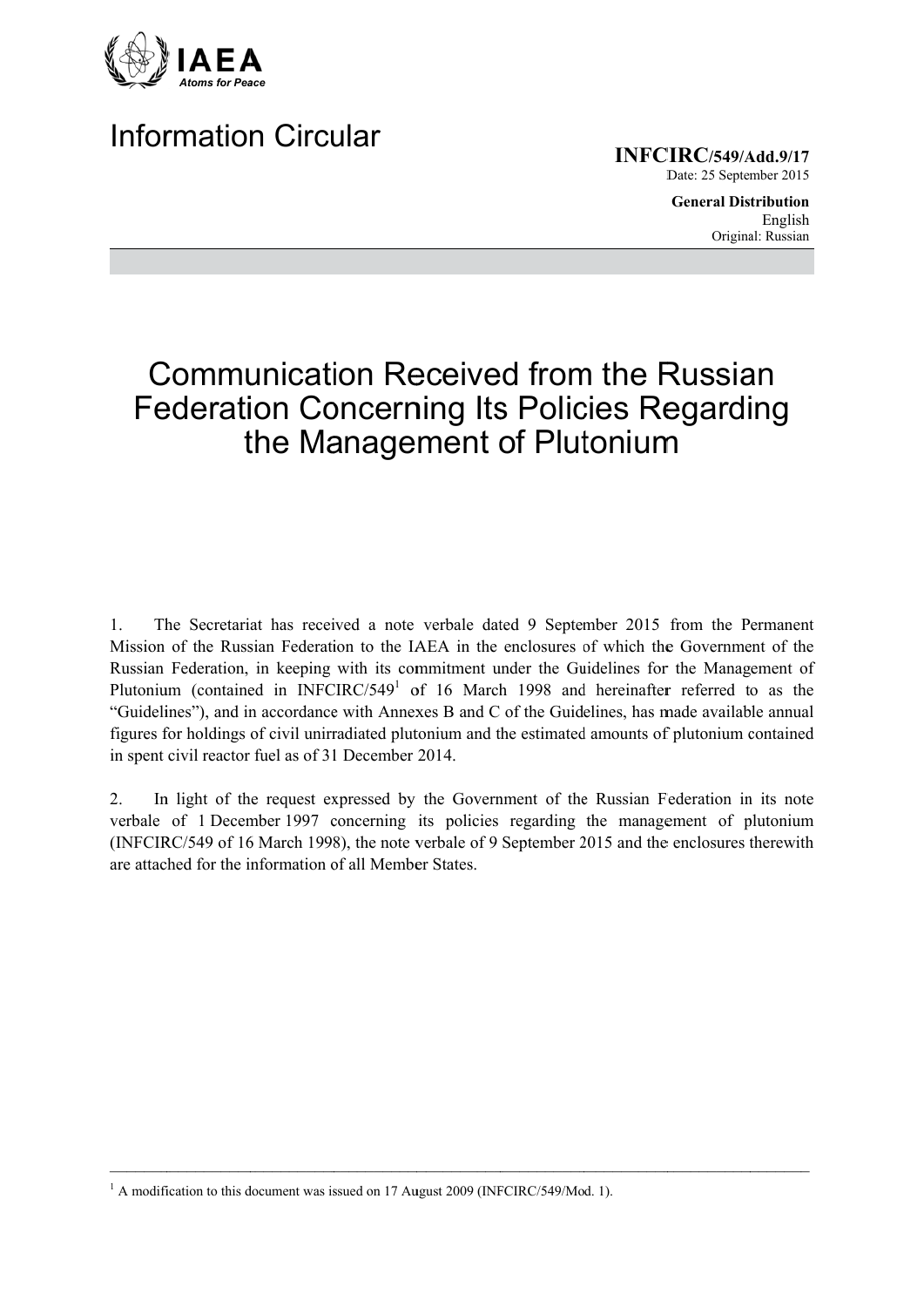Permanent Mission of the Russian Federation to the International Organizations in Vienna Erzherzog-Karl-Strasse 182 A-1220 Vienna Tel.: (043 1) 282 53 91, 282 53 93 Fах: (043 1) 280 56 87

No. 3027-n

 The Permanent Mission of the Russian Federation to the international organizations in Vienna presents its compliments to the Secretariat of the International Atomic Energy Agency and has the honour, in accordance with paragraph 14 of the Guidelines for the Management of Plutonium, to provide the figures for holdings of civil unirradiated plutonium, in the format set out in Annex B to the Guidelines, and the estimated amounts of plutonium contained in spent civil reactor fuel, in the format set out in Annex C of the Guidelines, as of 31 December 2014.

The Mission avails itself of this opportunity to assure the Secretariat of its highest consideration.

[stamp]

Vienna, 9 September 2015

IAEA Secretariat Vienna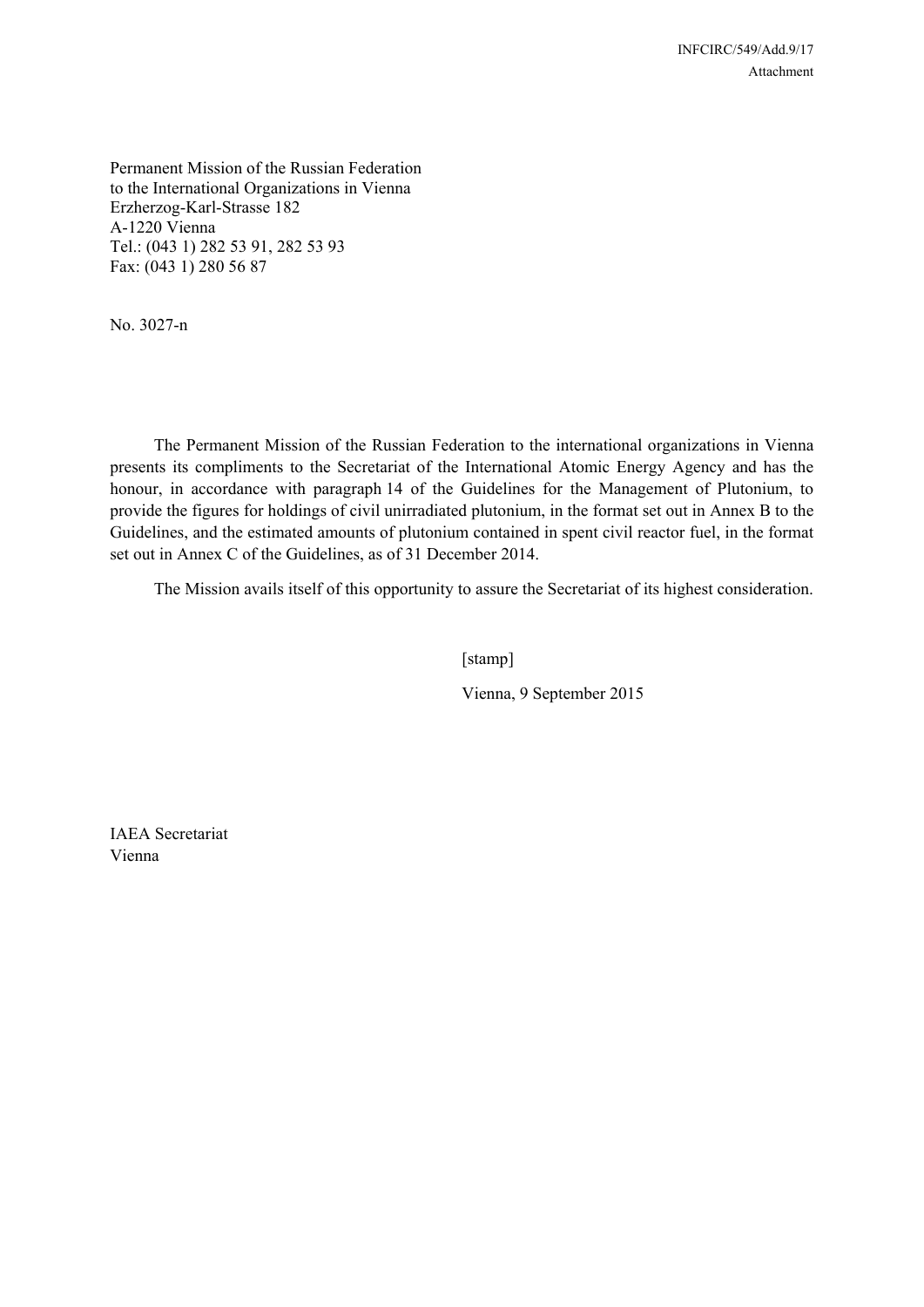State Atomic Energy Corporation "Rosatom" 24, Bolshaya Ordynka Str., Moscow, 119017, Russia

07 September 2012 No. 1-7.1/34898

Subject: Plutonium holdings

 In accordance with paragraph 14 of the Guidelines for the Management of Plutonium, I am sending you the annual figures for holdings of civil unirradiated plutonium, in the format set out in Annex B of the Guidelines, and the estimated amounts of plutonium contained in spent civil reactor fuel, in the format set out in Annex C of the Guidelines, as of 2014-12-31.

Enc.: 2 page

Director, International Cooperation Department (signed) A.V. Usoltsev

IAEA Secretariat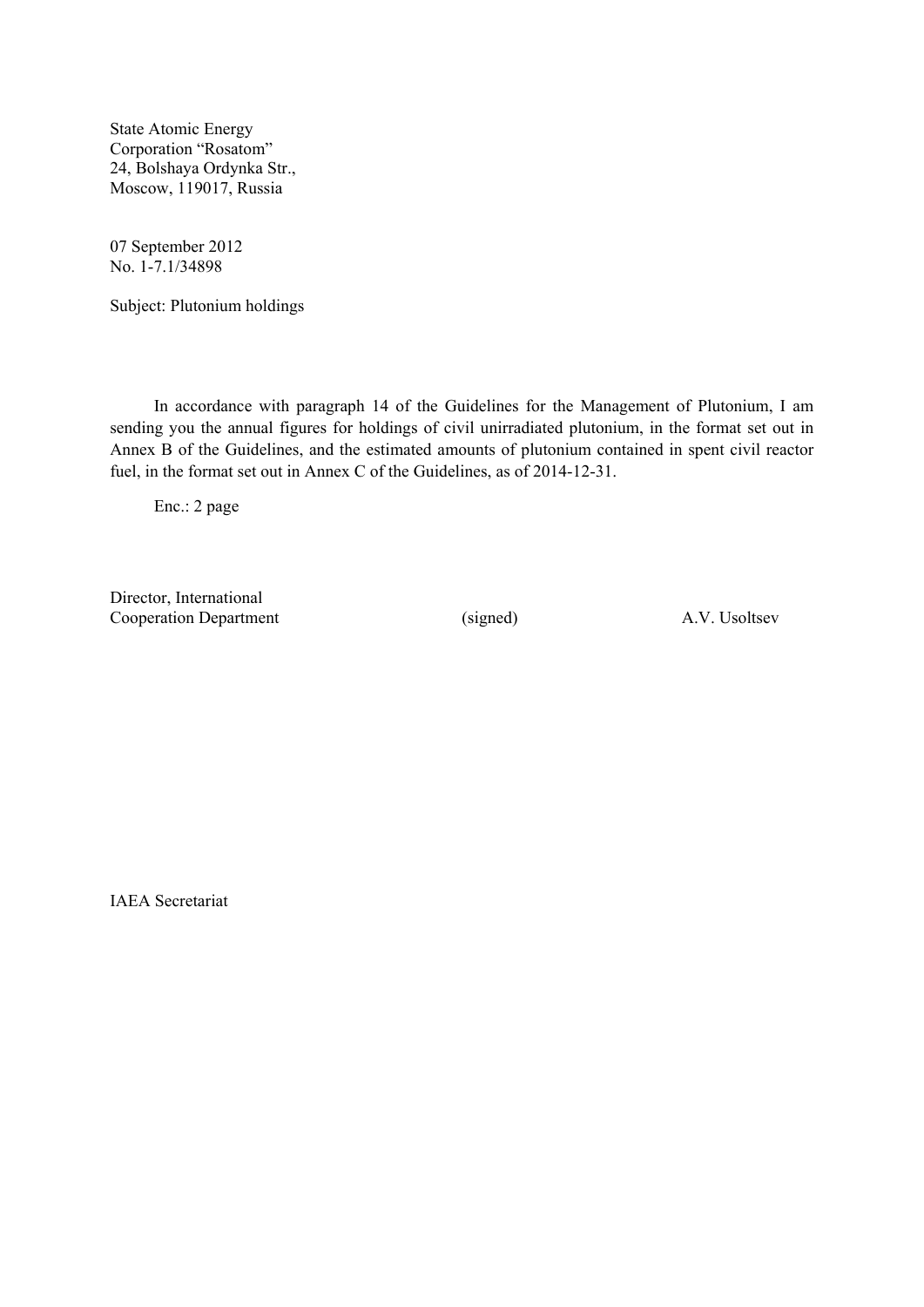| National totals*<br>(in kilograms) |                                                                                                                                                                                                                            | as of 31 December<br>2014 | (31 December<br>2013) |
|------------------------------------|----------------------------------------------------------------------------------------------------------------------------------------------------------------------------------------------------------------------------|---------------------------|-----------------------|
| 1.                                 | Unirradiated separated plutonium in product<br>stores at reprocessing plants.                                                                                                                                              | 5 200                     | (50300)               |
| 2.                                 | Unirradiated separated plutonium in the<br>course of manufacture or fabrication and<br>plutonium contained in unirradiated semi-<br>fabricated or unfinished products at fuel or<br>other fabricating plants or elsewhere. |                           | $(-)$                 |
| 3.                                 | Plutonium contained in unirradiated MOX<br>fuel or other fabricated products at reactor<br>sites or elsewhere.                                                                                                             | 300                       | (400)                 |
| 4.                                 | Unirradiated separated plutonium held<br>elsewhere.                                                                                                                                                                        | 1 300                     | (1 200)               |
| Note:                              |                                                                                                                                                                                                                            |                           |                       |
| (i)                                | Plutonium included in lines 1–4 above<br>belonging to foreign bodies.                                                                                                                                                      | 0.3                       | (0.3)                 |
| (ii)                               | Plutonium in any of the forms in lines $1-4$<br>above held in locations in other countries and<br>therefore not included above.                                                                                            | 0.6                       | (0.6)                 |

## **Annual figures for holdings of civil unirradiated plutonium**

\* Rounded to 100 kg

 $\mathcal{L}_\text{max}$